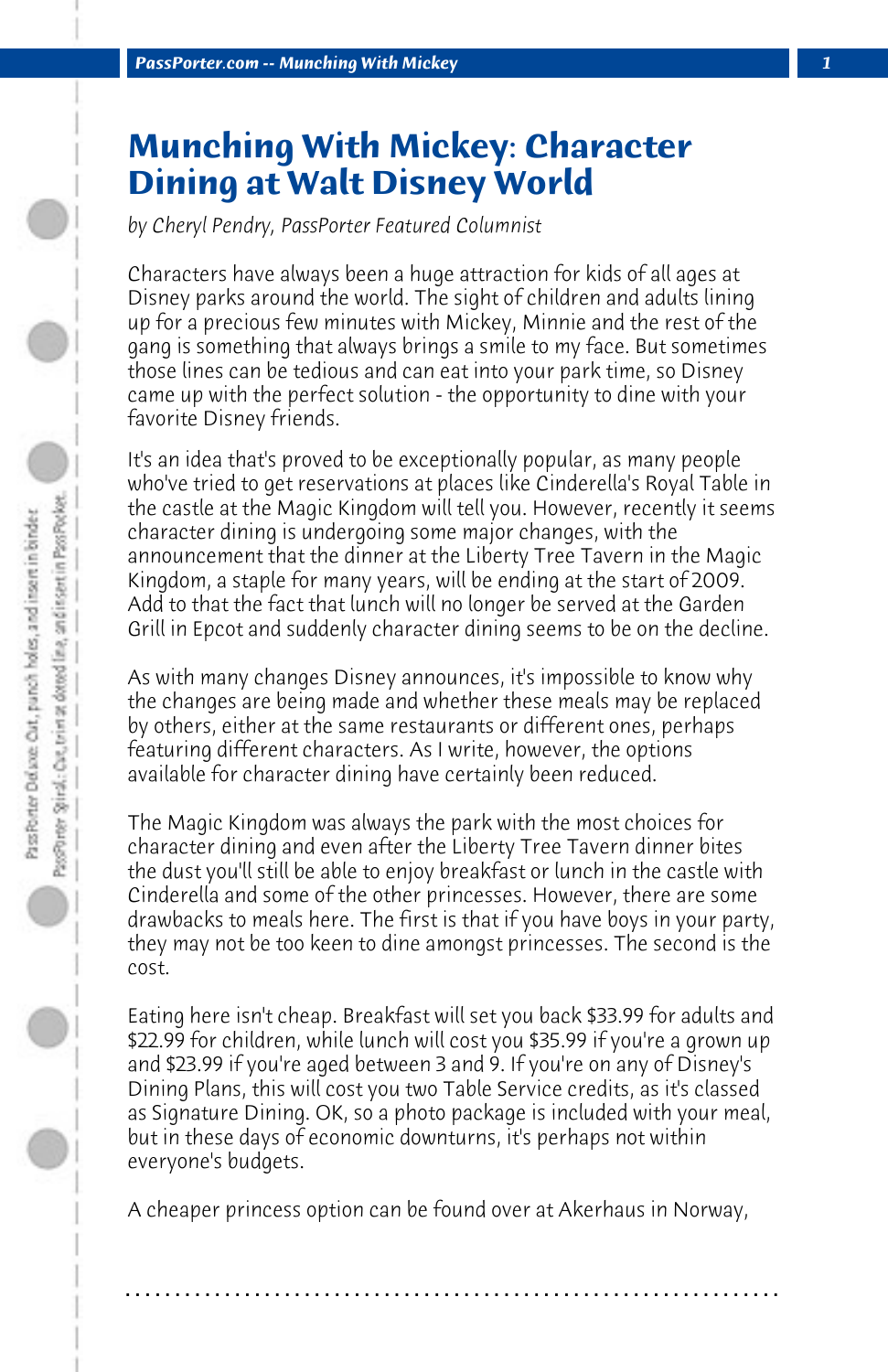Epcot. It's a great opportunity to enjoy some slightly more unusual food and, as we love Norwegian cuisine, it's a real treat for us to eat here. Having said that, we also know from our various visits here that the menu doesn't meet with everyone's approval and, if you have fussy eaters in your group, it's worth checking out the menu first, before making a booking here.

Although Cinderella can occasionally be found at Akerhaus, there's no guarantee of that. If seeing her is a must, then dinner at 1900 Park Fare at the Grand Floridian is your best bet. She'll be there, usually with her prince and her ugly sisters, which can make for some great fun, especially if you're prepared to play up to the characters where you see them. This also gets a big thumbs up from us for the wonderfully unusual strawberry soup, which is a must every time we visit. Breakfast here brings slightly more unusual characters, with the likes of Alice in Wonderland, the Mad Hatter, and Mary Poppins usually on patrol.

Perhaps that's one of the biggest criticisms of character dining at Disney. You do seem to see the same characters at a variety of different restaurants and, for many years, there have been calls for a bigger selection of characters. This was perhaps partially answered by the introduction a couple of years ago of character dining at breakfast and lunch at Hollywood and Vine at Disney's Hollywood Studios. This is very much something for the youngest members of the family, with the hosting duties falling to characters from Playhouse Disney - Jojo, Goliath and the Little Einsteins.

Pooh and his friends also still hold court at the Crystal Palace in the Magic Kingdom for breakfast, lunch and dinner, although sadly, the character breakfast that once delighted us at Artist Point at the Wilderness Lodge is now a dim and distant memory.

Of the other options on Disney property, the main "gang of five" put in a lot of appearances. Understandably, you'll find Mickey at the restaurant named after him, Chef Mickey's at the Contemporary, for breakfast and dinner. His pals there usually include Minnie, Goofy and Pluto. We've always found this offers consistently good food and character interaction and of course there's the added bonus of napkin waving every so often, which younger members of your family will love!

Mickey also holds court at the Tusker House breakfast in Animal Kingdom, the newest addition to character dining, but it's Donald who takes center stage here, along with appearances from Daisy and Goofy. We were particularly impressed by the food on offer, with some very unusual breads, but found the characters to be lacking here, as they didn't seem to have much time to spend at each table or sadly much

**. . . . . . . . . . . . . . . . . . . . . . . . . . . . . . . . . . . . . . . . . . . . . . . . . . . . . . . . . . . . . . . . . .**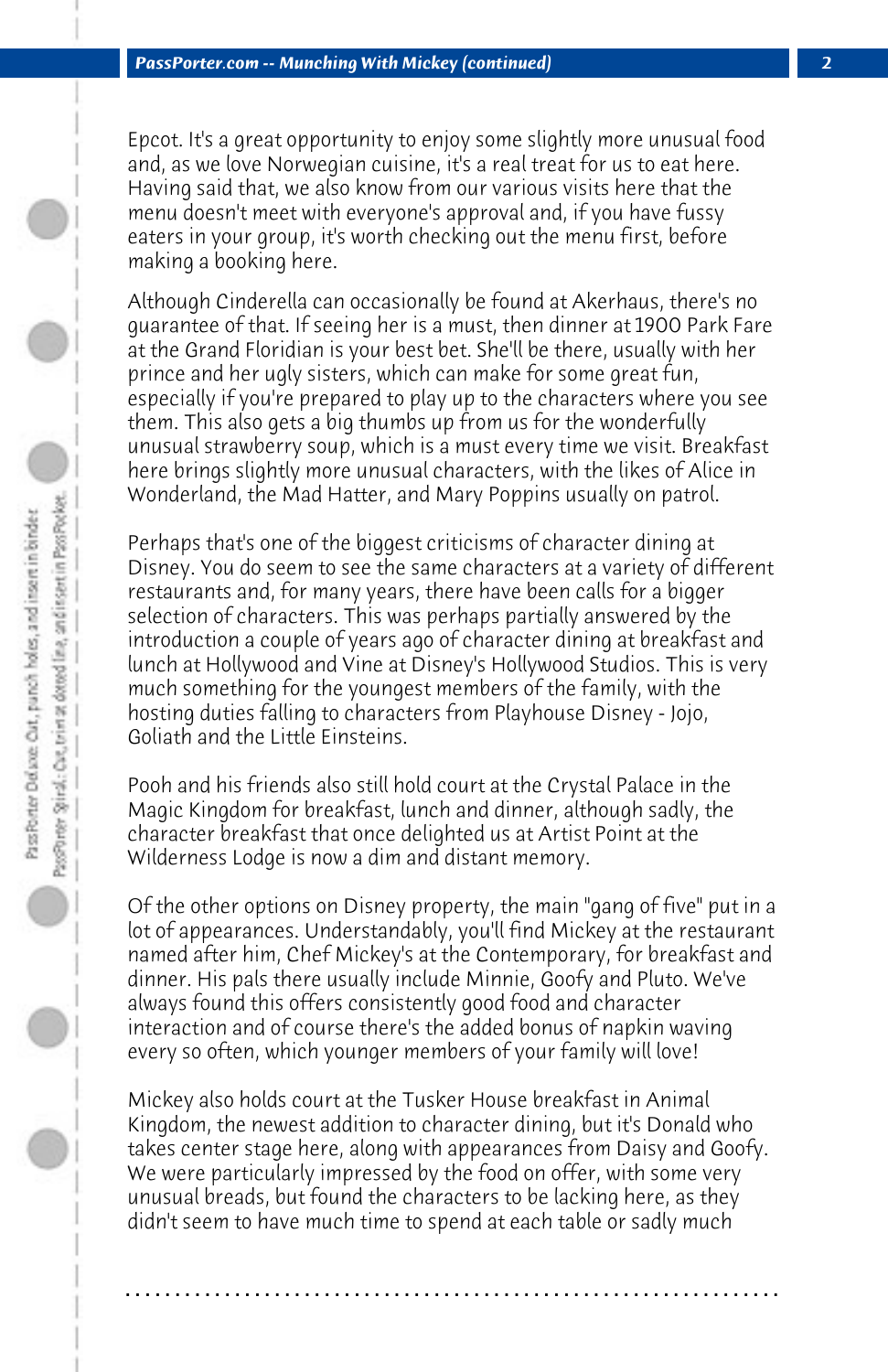enthusiasm.

The same can't be said for the 'Ohana breakfast at the Polynesian Resort, where Stitch and Lilo are the main draws, along with Pluto and Mickey. The little blue alien seems to have a mischievous streak all the time and that's definitely been our experience here. This is another place that always seems to deliver good food and lots of it -- you won't leave hungry!

You won't find Mickey at the Cape May Cafe breakfast in the Beach Club Resort, but you will find his faithful companion Minnie in all her beach gear, along with those mischievous chipmunks, Chip and Dale; and Goofy. It's interesting, because Chip and Dale used to be characters you could easily find at meals, but with the loss of the Liberty Tree Tavern dinner and the cutting back of meals at Epcot's Garden Grill, they're the biggest casualty. You're now likely to only find them here or at dinner at the Garden Grill. That's a great shame, as for adults who like to have fun with the characters, these are two that always seem to deliver on entertainment.

Other perhaps lesser known character dining options can be found at the Swan, where Gulliver's Grill at the Garden Grove offers dinner every night and breakfast at weekends with appearances by Goofy and Timon.

The Grand Floridian has the Wonderland Tea Party with Alice on weekday afternoons, while for the ultimate princess experience -- and the ultimate p[rice -- you can always try out My Disney Gir](http://www.passporter.com/articles/cheryl-pendry-featured-columnist.asp)l's Perfectly Princess Tea Party in the same resort's Garden View Lounge. Held on Sunday, Monday, Wednesday, Thursday and Friday mornings, this 90 minute treat will set you back a hefty \$200 for you and your little girl, but for that, you do get a five-part party, including team brunch, dessert, and an appearance from Princess Aurora.

It's true that there are still lots of places to head for to enjoy dining with the characters, but it'll be interesting to see what happens over the next few weeks and months to see if any plans are announced to replace the character meals that we'll be losing shortly.

*About The Author: Cheryl and husband Mark live in England and love to travel, particularly to America. They are in the process of visiting every Disney theme park around the world, having already been to Disneyland Resort Paris, Hong Kong Disneyland and both American Disney resorts. They are now planning for their trip to Japan in the spring to visit the Tokyo Disney Resort.* Click here to view more of Cheryl's articles!

**. . . . . . . . . . . . . . . . . . . . . . . . . . . . . . . . . . . . . . . . . . . . . . . . . . . . . . . . . . . . . . . . . .**